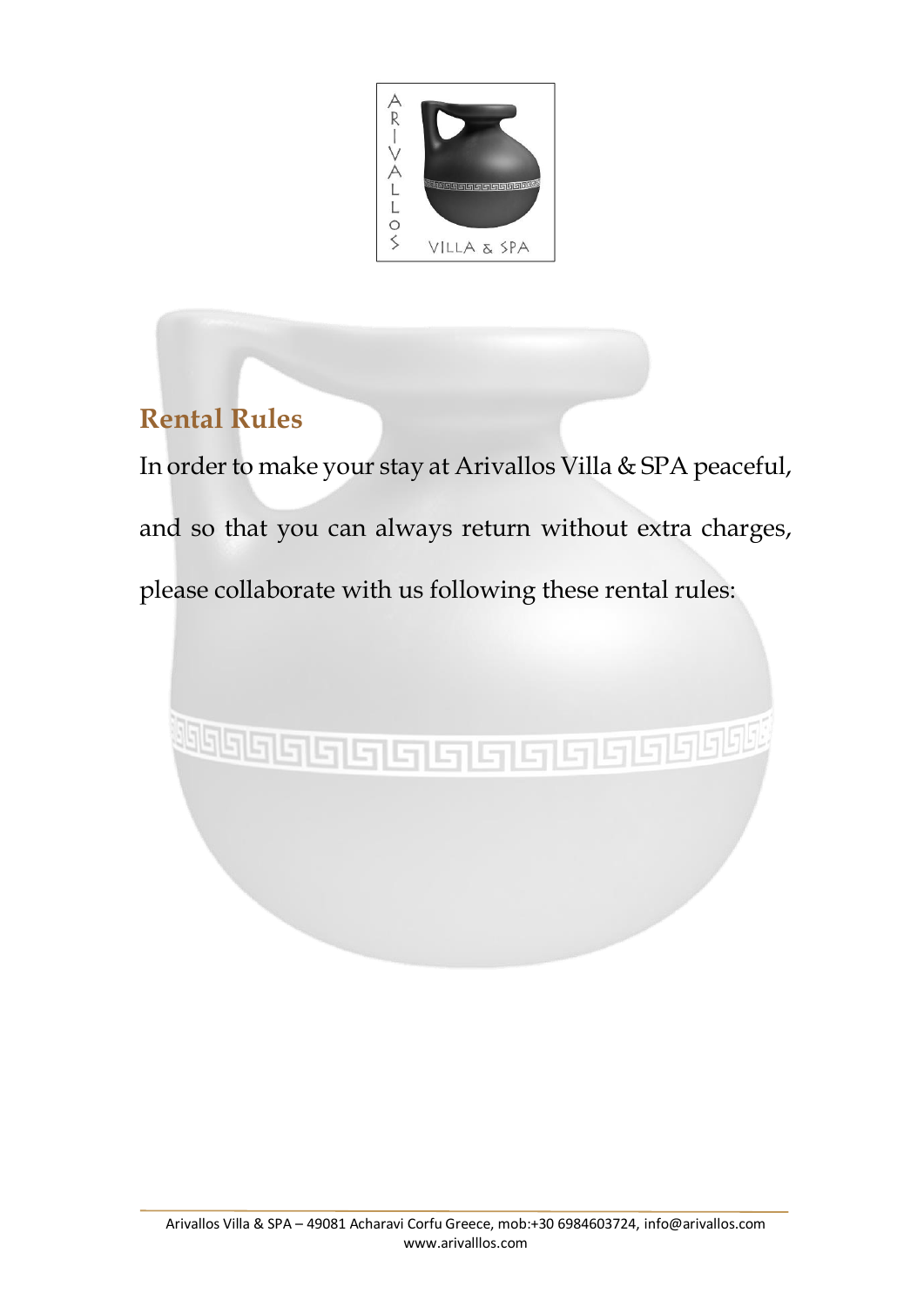### **RESERVATION DEPOSIT**

Each reservation made will require a deposit 30% of the total rental amount. Deposits must be received within 7 days after reservation was made to confirm reservations.

### **SECURITY DEPOSIT**

A security deposit of 500€ is required. This must be received when you check in. The deposit automatically converts to a security / damage deposit upon arrival. The deposit is not applied toward rent; however, it is fully refundable in the check-out, provided the following provisions are met.

No damage is done to property or its contents, beyond normal wear and tear.

No charges are incurred due to illegal activity, pets or collection of rents or services rendered during the stay.

All debris, rubbish and discards are placed in rubbish bin, and soiled dishes are placed in the dishwasher and cleaned.

All keys-tags are left on the kitchen table and unit is left locked.

All charges accrued during the stay are paid prior to departure.

No linens are lost or damaged.

No early arrival or late departure.

The renter is not evicted by the owner (or representative of the owner) or the

بالالالا واحاط واحاكا

#### **FINAL PAYMENT**

local law enforcement.

The final balance due must be paid in full 4-8 weeks before your arrival date.

# **CANCELLATIONS BY YOU**

Cancellations that are made more than sixty (60) days prior to the arrival date will incur no penalty only if we find someone else to book the Villa during the same period.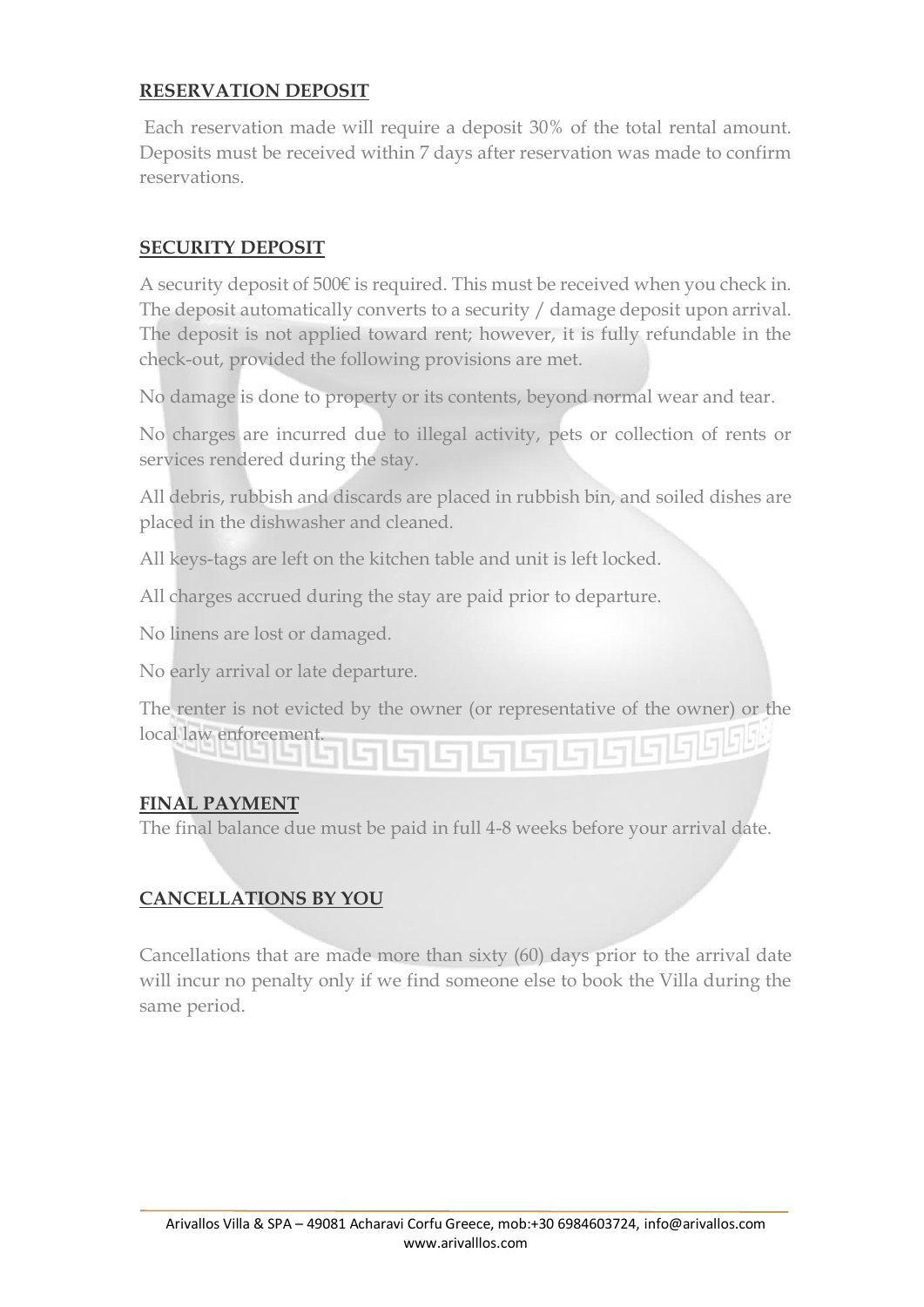### **CHANGES AND CANCELLATIONS BY US**

Occasionally, we have to make changes to and correct errors on our website descriptions and other details both before and after bookings have been confirmed and cancel confirmed bookings. Whilst we always endeavor to avoid changes and cancellations, we must reserve the right to do so.

If we have to make a significant change to or cancel your booking, we will tell you as soon as possible. We will endeavor to offer you an alternative should a significant change or cancellation occur.

We regret we cannot pay any expenses, costs or losses incurred by you as a result of any change or cancellation.

### **FORCE MAJEURE**

We regret we cannot accept liability or pay any compensation where the performance of our contractual obligations is prevented or affected by or you otherwise suffer any damage or loss as a result of "force majeure". In these Booking Conditions, "force majeure" means any event which we or the supplier of the service(s) in question could not, even with all due care, foresee or avoid.

### **INSURANCE**

It is strongly recommended that you take out adequate travel insurance. Please read your policy details carefully. It is your responsibility to ensure that the insurance cover you purchase is adequate for your particular needs.

# **MAXIMUM OCCUPANCY**

The maximum number of guests is limited to twelve (12) Persons in villa.

15 S G

#### **CHECK IN/OUT TIMES**

CHECK-IN

Check-in time is after 16:00. Early check-ins are not available. If you are unable to check-in during this time period, please call us in advance to make arrangements.

#### CHECK-OUT

Check-out time is 10:00. Please observe this rule, as our housekeeping staff needs time to prepare for our next guests. Upon leaving, please secure all windows and doors, wash dishes, and remove all trash. Place trash in the dumpster on your way out.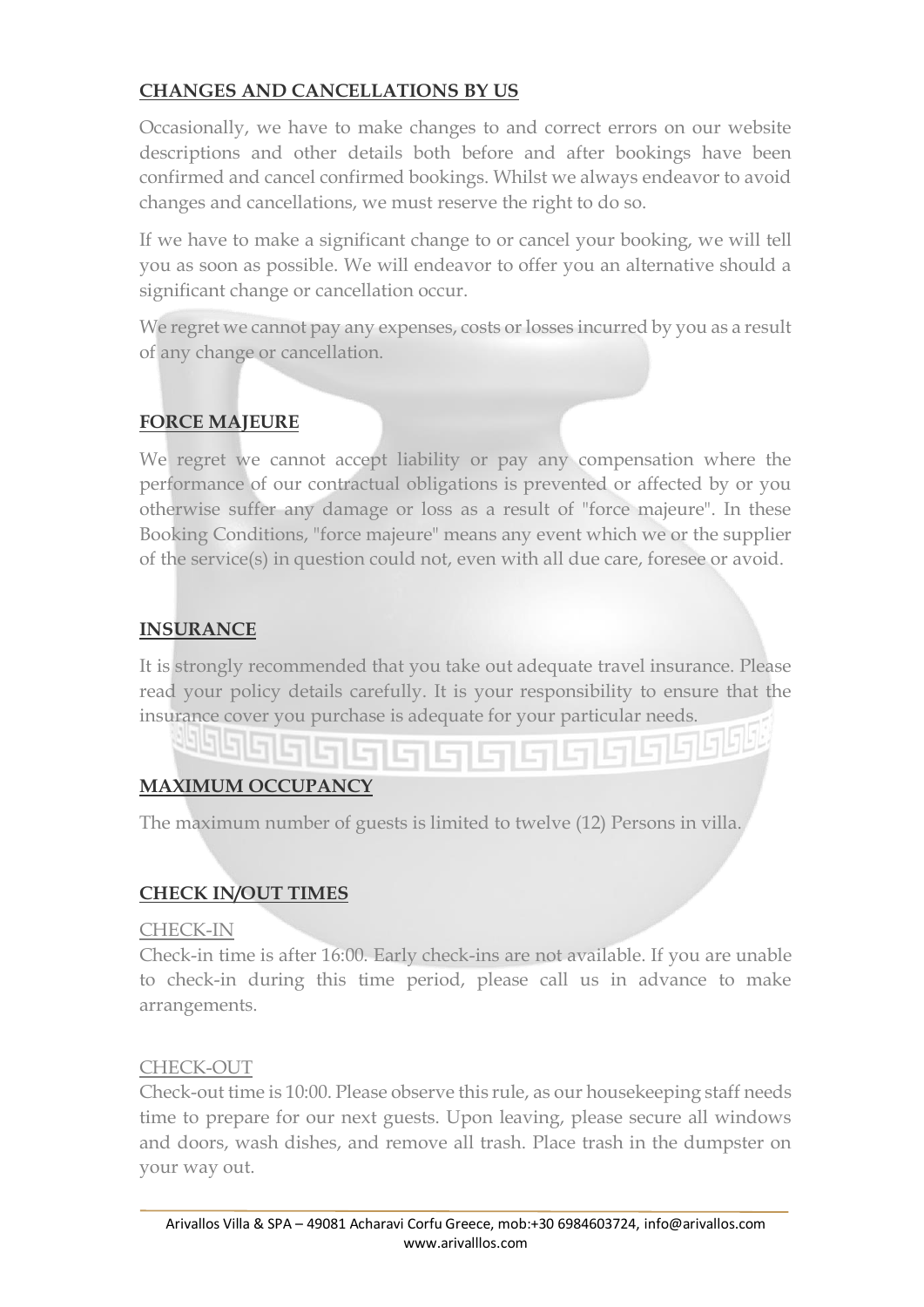- Linens and Towels Linens and bath towels are included in the Villa. We suggest you bring beach towels. We do not permit towels or linens to be taken from the villa.
	- Behavior Inappropriate behavior such as loud and/or vulgar language and/or drunkenness and/or fights is strictly prohibited.

- Furnishings and Equipment - The Villa is furnished for normal housekeeping with dishes, flatware, glasses, grills and basic appliances. We are also pleased to provide bed linens, bath towel and hand towel, bath gel and paper products. Please bring your own beach towel.

- Operations - Guests are to use and operate the electrical, gas, plumbing and other fixtures, appliances and furnishings properly and as otherwise instructed.

- Utilities - Please turn off lights, televisions, etc. when not in use. Make sure you understand how to use any electrical equipment that you are not familiar with and don't change any existing settings. You can have free internet access via Wi-Fi. Password is Arivallos2020 (case sensitive).

- Maintenance - All equipment in the Villa should be in working order. Please report any inoperative equipment to our office. Every reasonable effort will be made to promptly repair the same. No refunds will be made for inoperative air conditioners, appliances or for any mechanical failure.

- Children's safety - Children are naturally curious where there are lots of things and areas to explore. Be sure your children are not left unsupervised at any time and be especially careful with balconies, swimming pool and other potentially dangerous areas such as stairs. Parents are responsible for the actions of their children at all times.

- Smoking – Arivallos Villa & is in compliance with the new Smoking Laws and is a nonsmoking villa/ venue: guests are still able to smoke in the gardens, balconies and in outside areas, but not inside the villa / venue itself.

- External Noise - Any source of amplified sound outdoors shall be played at a volume that shall not disturb or annoy other people. The clients shall pay particular attention to limiting noise outdoors after 11:00 p.m. according to noise law policy.

- Property - There is a strong probability that the owners and staff of the villa go into the villa property without previous permission or announcement.

- The client who rent the villa is responsible for having the gate close all the time and for not allowing any stranger get into the villa property (unless they are the owners or staff of the villa).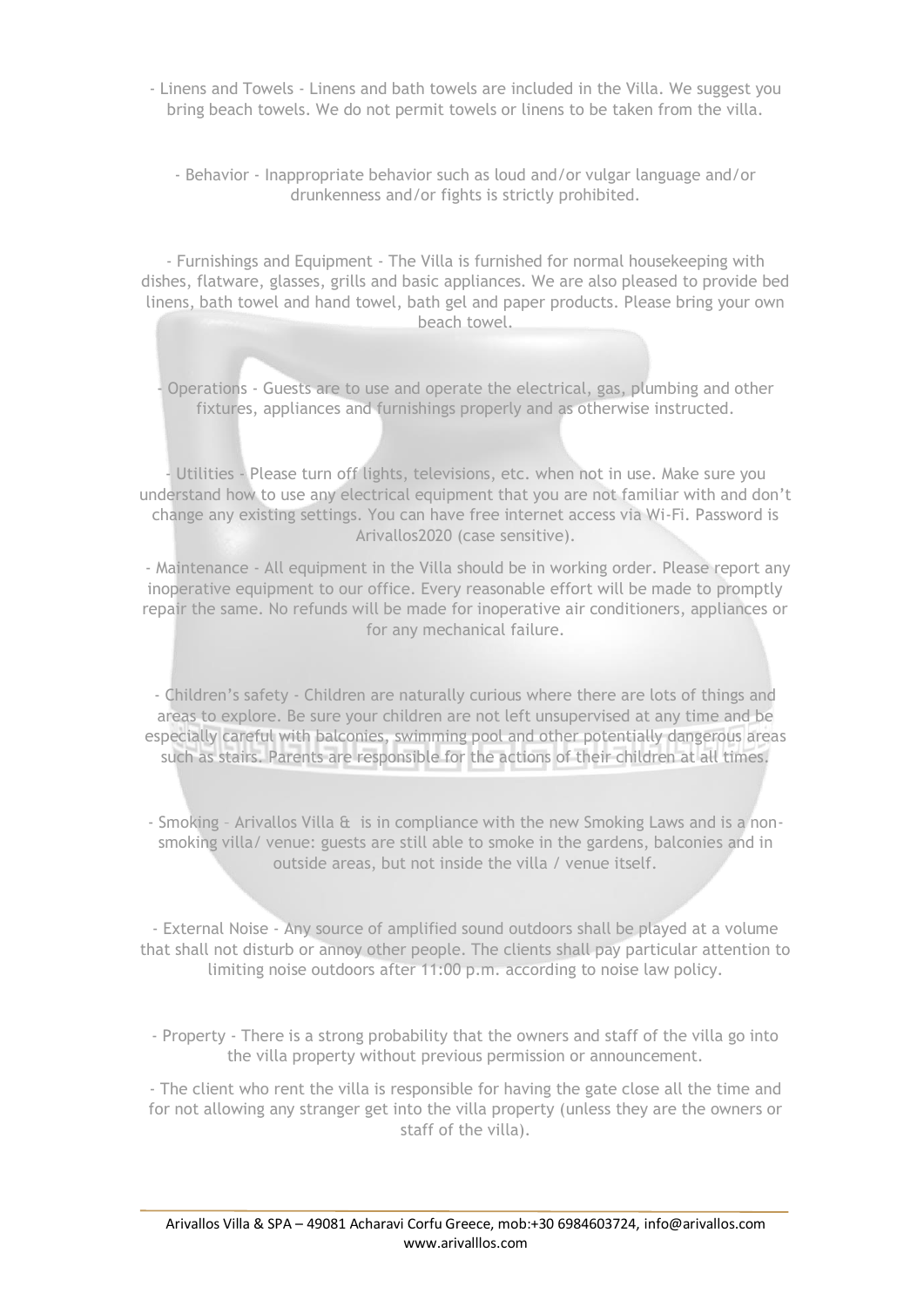- Confetti - The use of confetti, small sparkles or any similar substance is strictly forbidden either inside or outside the villa.

- Pets – Pets are permitted in rental units only with prior approval. Pet owners are responsible for cleaning up any/all pet dirt. Pets are not allowed on furniture at any time. Any evidence of pets on furniture may incur extra cleaning fees.

- Events - Any event that you plan to do in our private property is not allowed without claim first prior permission to the Villa´s owners.

- Suppliers - We have agreement with our own company suppliers of services (Catering, Decoration, Marquees, Entertainment, etc.) so, if you want to choose another external company you'll have to claim first prior permission to the Villa´s owners.

- Parking - Vehicles must be held on villa parking place or garage, not on the grass surface.

- Air Conditioning and Heating - Use it only with the door and windows closed. Turn it off when you leave the house. Also turn off the gas, water and electrical equipment.

- Barbecue - Keep the fire under constant control, everything around is very dry during the summer and easy flammable. Use a small amount of water to safely turn off the fire in the outdoor barbecue.

- Cleaning - Please keep the facilities clean especially the kitchen and toilets. Linen and towels are changed every 3 days. Put all the garbage in designated container and keep the ground clear of litter. On your leaving, please clean the oven and all the dishes regularly, since the extended house cleaning is not included in the regular cleaning fee. If you had your pet with you please thoroughly clean after them, especially if the dog easy lose its hair.

- Garden and Plants - Do not damage any plants or grass. There is a gardener who takes care of them at usually twice a week.

- Safe – You can find a safe box near the washing machine in the basement.

- Wine Cellar –

During the stay the use of cellar is available and the consumption of wines is done at the expense of adults. The cost of consuming the bottles is listed in the price list inside the cellar and is paid to the owner before your departure or the next day. Any entry of another tribe is forbidden in the cellar. In the cellar has a recording system to confirm the purchase of bottles.

- Alcohol policy - We don't assume any responsibility for excessive consume of alcohol, that go against the limits of the law policy, and the consequences that this fact can cause in any situation (including in open bar events)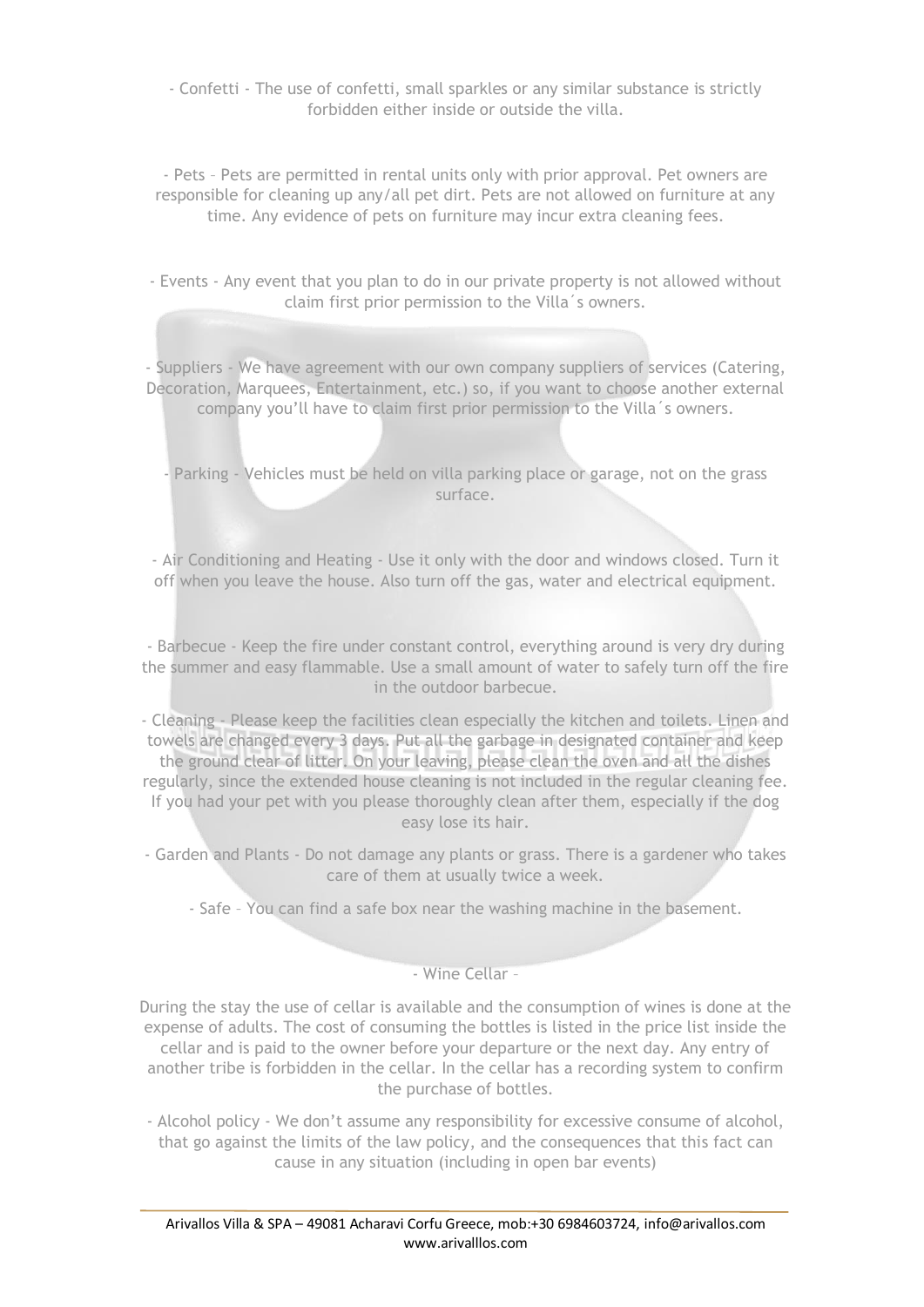- Steam Bath –

All guests using the steam bath at their own risk. The owners are not responsible for accidents or injuries. They have to ask their doctor if can use the steam bath. Be careful do not use it more than 15 minutes.

- Pool –

All of our guests using the pool at their own risk. The owners are not responsible for accidents or injuries.

The max. depth of the pool is 1,5m, so no diving is permitted into shallow areas.

Please, shower before entering the pool.

Running is not allowed around the pool deck.

Please, no children should be in the pool without adult supervisor.

At the entrance to the pool there is an emergency button to avoid accidents.

Have fun!! Enjoy your holidays!!

# <u> Telstals is </u> **- You need help –** Do not hesitate to ask help for anything you want.

Please feel free to call:

Sofia (villa owner) mob: +30 6984603724

Spyros (technical supervisor) mob: +30 6946342289

#### **- Emergency Calls -**

Ambulance (private clinic) phone: +30 2661036044, mob: +30 6980452709

Children Doctor, Tekidou Eleni phone: +30 2663063200, mob: +30 6944953535

General Doctor, Biangis Stamatis phone: +30 2663064861, mob: +306932521229

There are additional information (restaurants, bars, pharmacy, rent cars etc.) at the bottom of our site www arivallos com